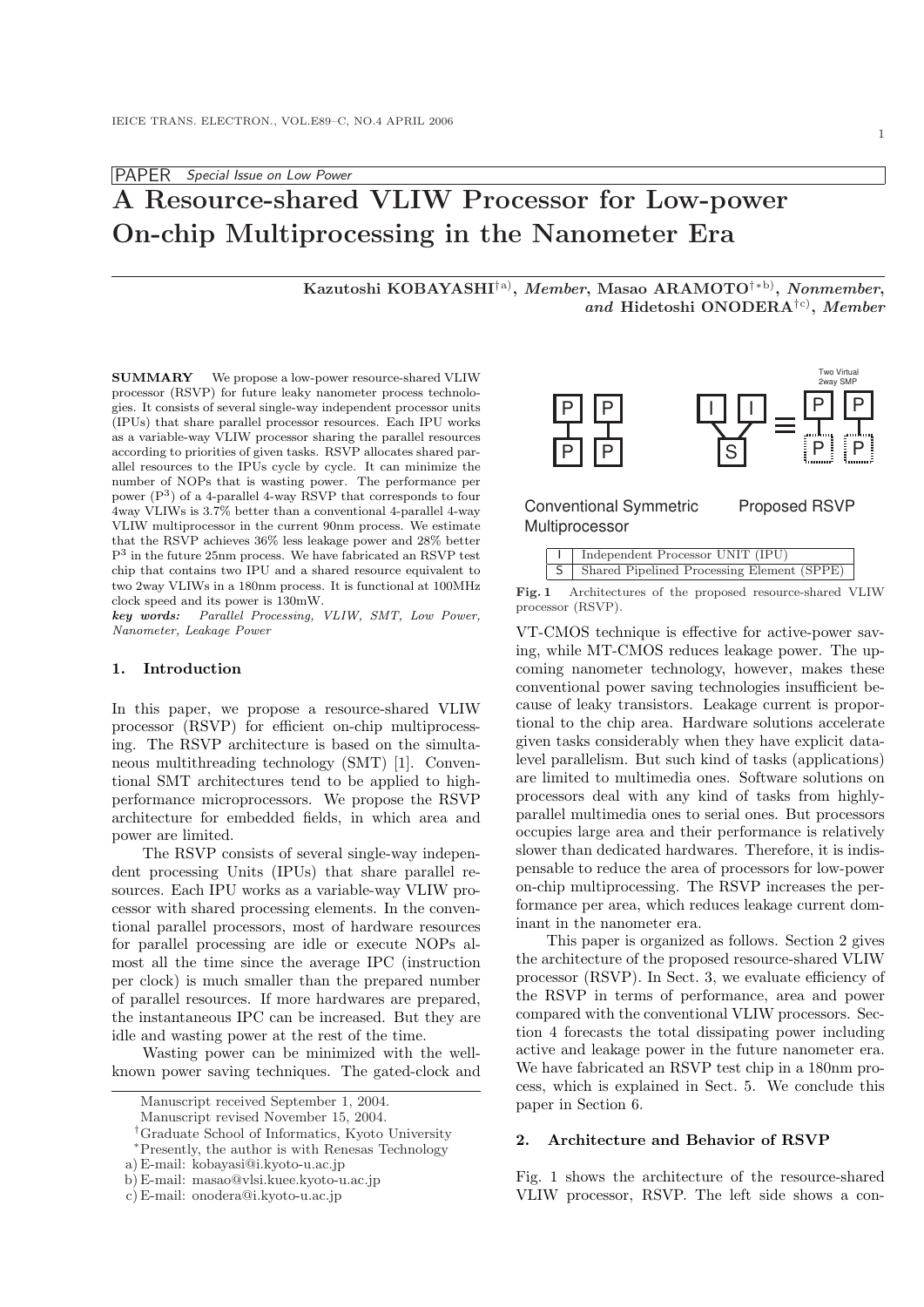

Fig. 2 Block diagram of resource-shared VLIW processor which contains 3 IPUs and 3 SPPEs. It has a capability to construct three virtual 4-way VLIW processors.



Fig. 3 Left: Three virtual VLIW codes for IPUs. Middle: An RSVP with three IPUs and two SPPEs. Right: The execution flow in three subsequent cycles.

ventional symmetric multiprocessor that contains two 2-way VLIWs. The right side shows an RSVP that contains two independent processor unit (IPU abbreviated as "I") and one shared pipelined processing element (SPPE abbreviated as "S"). It is correspond to two 2-way virtual VLIW processor cores that shares one SPPE. An IPU gets an SPPE if the priority of the given task is higher and it has a capability to issue two instructions at the same time. The number of ways of each IPU can be changed dynamically cycle by cycle. The IPU that runs the higher priority task always wins to get required number of hardware resources.

Fig. 2 shows a detailed block diagram of the RSVP. It consists of independent and shared portions. An IPU in the independent portion works as a scalar processor having a program counter, a register file, and an independent pipelined processing element (IPPE) executing instructions in the four-stage pipeline. An IPU executes a single instruction per cycle without SPPEs. But it obtains SPPEs when executing multiple instructions in one cycle. At that time, an IPU and and the assigned SPPEs form a VLIW processor. The number of ways can be changed dynamically cycle by cycle using the Pipeline & Forwarding Controller(PFC). Fig. 4 shows the structure of PFC. It consists of a priority encoder, shift registers, multiplexers and demultiplexers. Each stage of the shift registers holds the IPU number where the instruction of the stage is sent. The priority encoder chooses the instruction from the IPU which executes the highest priority task. According to the IPU number, the multiplexer receives forwarding data from other SPPEs and IPUs and the demultiplexer sends for-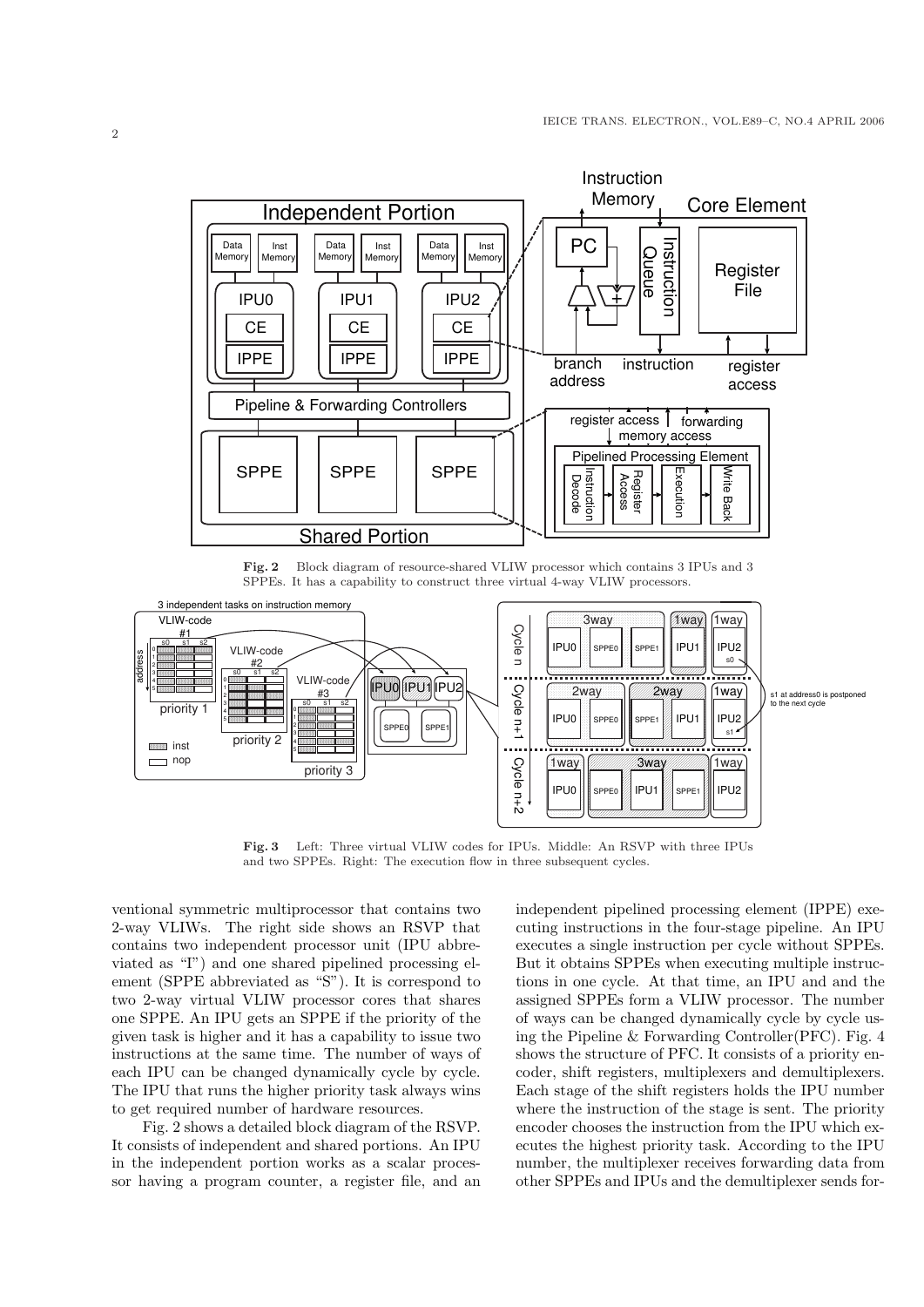

Fig. 4 Pipeline and forwarding controller (PFC) which sends and receives forwarding data. The parameters, n and m denote the number of IPUs and the number of SPPEs respectively.

warding data.

If the total number of instructions assigned to all IPUs exceeds the sum of IPUs and SPPEs, an IPU with the higher-priority task wins to obtain SPPEs. When the number of ways of an IPU with the lower-priority task is less than the number of parallel instructions, the possible number of instructions are executed in the current cycle. The rest of instructions are postponed to be executed in the successive cycles. In the conventional VLIW processors, a group of parallel instructions assigned to a single cycle cannot be ungrouped in order to be executed multiple cycles. It is because the execution results will be inconsistent if an instruction uses source registers which will be overwritten by the execution of another instruction at the same cycle. In the proposed RSVP, we prohibit to group the instructions that cannot be ungrouped for the multiple-cycle execution.

Fig. 3 shows a program execution scheme of the RSVP that contains three IPUs and two SPPEs. It can be configured as the following two structures.

- 1. one 3-way VLIW + two 1-way VLIWs (Cycle  $n$ and  $n + 2$  in Fig. 3)
- 2. two 2-way VLIWs + one 1-way VLIW (Cycle  $n+1$ in Fig. 3)

Each IPU runs a statically scheduled 3-way VLIW codes with priorities. The IPU with the highest priority (IPU0) always wins to get required number of SPPEs. The rest IPUs can obtain SPPEs if the code in IPU0 contains NOPs. If an IPU with the lower priority fails to execute prepared VLIW instructions, they are postponed to the next cycle. In Fig. 3, IPU2 fails to execute the instruction in s1 at Cycle  $n$ , which is postponed to the next cycle (Cycle  $n + 1$ ).

Peak performance of parallel processors can be improved according to the number of ways. But it also increases the amount of idle hardware resources. For example, the IPC of an 8-way VLIW processor[3] is 3.14, which means 5 parallel resources are idle or execute NOP on the average. In the upcoming nanometer process, leakage current of transistors becomes dominant compared with the current submicron process in which dynamic and short-circuit current is dominant. Therefore, these idle parallel resources consume power that cannot be neglected in the future nm process. If they can be used from other processors, the total performance can be increased while reducing the circuit area. We propose the RSVP architecture to activate hardware resources as much as possible, while keeping the hardware size as small as possible to share rarelyused parallel resources. The RSVP keeps the peak performance compared with the multiple VLIW cores that contain the same number of processing elements since the IPU with the highest priority always wins to get the maximum number of shared processing elements.

## 3. Efficiency of Parallel Computation: Performance per Power or Area

It is a common sense that parallel computing increases performance per power  $(P^3)$ . Here we evaluate  $P^3$ among synthesizable VLIW processors and the proposed RSVP based on the MIPS architecture[4]. We use seven reference programs written in C as shown in Table 1 to obtain average IPC and MIPS (Mega Instruction Per Second) of each processor.

These reference programs are compiled through a GCC compiler for ordinal scalar processors and then manually converted to the VLIW codes. MIPS values are obtained by running these reference programs on instruction-set simulators (ISS).

3.1 Comparisons among single and multiple VLIW processors

Here, we evaluate performance per power and performance per area among three configurations, a 2-way VLIW processor (1X-2W), a double-speed 2-way VLIW processor (2X-2W) and a 2-parallel 2-way VLIW processor (2P-2W). First, a 2-way VLIW processor is synthesized at 100MHz clock frequency using a 180nm CMOS library characterized in 1.8V[6]. It is a MIPScompatible VLIW processor described at the RTL. It is re-synthesized at 200MHz clock frequency using a 2.4V-characterized library. Dissipated power on VLIW processors consists of these two factors. One is pro-

Table 1 Seven reference programs.

| avg    | Computing averages                  |
|--------|-------------------------------------|
| bubble | Bubble sort                         |
| heap   | Heap sort                           |
| matrix | Calculating the product of matrixes |
| idct   | Inverse discrete cosine transform   |
| feal   | Cipher program $[5]$                |
| fir    | FIR filter                          |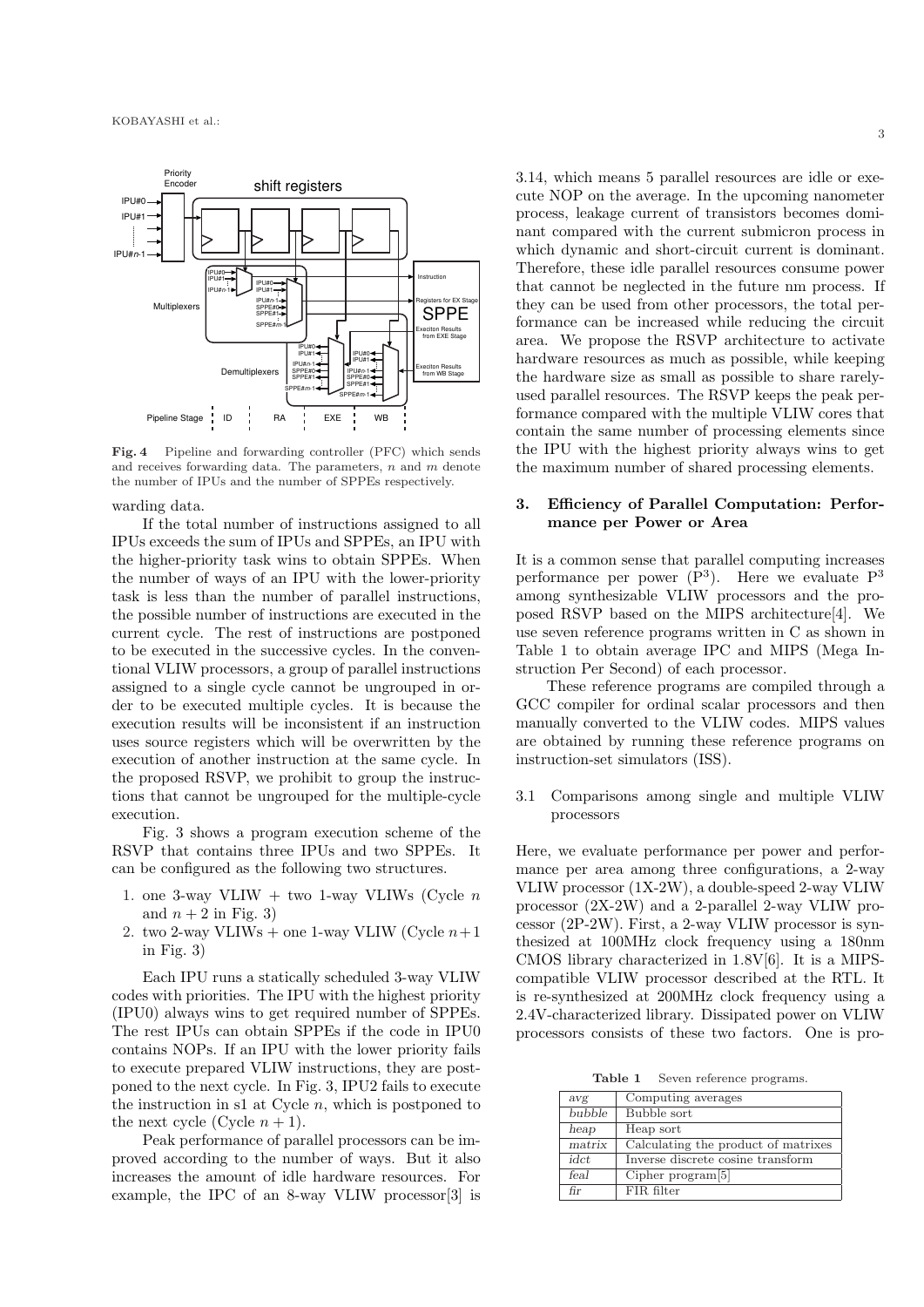Table 2 Comparison of performance per power in MIPS/W among a 2-way VLIW processor (1X-2W), a double-speed 2-way VLIW processor (2X-2W) and a 2-parallel 2-way VLIW processor (2P-2W) in a 180nm CMOS process.

| Type                          | $1X-2W$ | $2X-2W$ | $2P-2W$ |
|-------------------------------|---------|---------|---------|
| VDD(V)                        | 1.8     | 2.4     | 1.8     |
| Freq.(MHz)                    | 100     | 200     | 100     |
| Power(mW)                     | 57.1    | 269.0   | 114.1   |
| Area $\text{(mm)}^2$          | 1.65    | 1.79    | 3.31    |
| # of Tr.                      | 267k    | 289k    | 534k    |
| $_{\rm IPC*}$                 | 1.23    | 1.23    | 2.46    |
| <b>MIPS</b>                   | 123     | 246     | 246     |
| MIPS/W<br>$(\overline{P^3})$  | 2156    | 918     | 2156    |
| $MIP\overline{S/mm^2 (P^2A)}$ | 74.1    | 137.4   | 74.1    |

#### ∗: Instruction Per Clock.

portional to the number of ways  $N_{\rm w}$  and the number of parallel processors  $N_{\rm p}$ , the other is proportional to the number of instructions per clock  $(I_{\text{VLIW}})$ . Eq. (1) shows the equation of the dissipated power. From the netlist-level simulations, we have obtained the function  $P_f()$  and the parameter  $P_I$  as in Eq. (1). Eq. (2) is the equation used for 1.8V.

$$
P_{\text{VLIW}} = P_{\text{f}}(N_{\text{w}}) \times N_{\text{p}} + P_{\text{I}} \times I_{\text{VLIW}} \tag{1}
$$

$$
P_{\text{VLIW},1.8V} = (5.27 + 1.54 \times (N_{\text{w}} - 1)) \times N_p + 40.8 \times I_{\text{VLIW}} \quad [mW] \quad (2)
$$

Table 2 shows the results. The area of 2X-2W is just 8.4% larger than that of 1X-2W but its power is 4.7 times larger. On the other hand, the area and power of 2P-2W are twice larger than those of 1X- $2W$ . As the result, the P<sup>3</sup> of 2P-2W is 2.3 times better than that of 2X-2W. As for the performance per area  $(P<sup>2</sup>A)$ , however, the multiprocessor  $(2P-2W)$  solution is inferior to 2X-2W. In the future leaky nanometer era, leakage power will be proportional to the area or the number of transistors. Therefore, it is indispensable to reduce the area while keeping performance. The proposed RSVP architecture reduces the area to share rarely-used parallel resources. Therefore performance per area of the RSVP becomes better than conventional VLIWs. These results are shown in the following section.

## 3.2 Comparison among VLIW processors and the proposed RSVP

Table 3 compares conventional VLIW multiprocessors and RSVPs in performance (MIPS),  $P^3$  (MIPS/W) and  $P^2A$  (MIPS/mm<sup>2</sup>). Note that 3P-2W means 3parallel 2-way VLIW multiprocessors. The areas are obtained from the results of the RTL-synthesis. The power dissipations of the VLIW processors are obtained from Eq. (2). Those of the RSVPs are computed from Eq.  $(3)$  and Eq.  $(4)$ , which consists of power from the IPUs, SPPEs and PFC.

$$
P_{\text{RSVP}} = P_{\text{IPU}} \times N_{\text{IPU}} + P_{\text{SPPE}} \times N_{\text{SPPE}} + P_{\text{1}} \times I_{RSVP} + P_{\text{PFC}} \tag{3}
$$
\n
$$
P_{\text{RSVP},1.8V} = 5.27 \times N_{\text{IPU}} + 1.54 \times N_{\text{SPPE}} + 40.8 \times I_{RSVP} + P_{\text{PFC}} \quad [mW] \tag{4}
$$

The performances of the RSVPs are a little bit inferior to those of VLIWs. The areas of the RSVPs, however, become much smaller and the  $P<sup>3</sup>$  are almost equivalent. The  $P^2A$  of the RSVPs are always better than those of VLIWs as shown in Fig. 5. The 2P-2W RSVP is  $10\%$  better in MIPS/mm<sup>2</sup> compared with the 2P-2W VLIW, while the 2P-3W RSVP becomes 14% better. The MIPS/mm<sup>2</sup> of the  $nP-4W$  RSVPs becomes better than that of VLIWs according to  $n$ , the number of independent parallel processors. The MIPS/mm<sup>2</sup> at the 4P-4W RSVP, for example, is 33% better than that of the 4P-4W conventional VLIW multiprocessors. Note that better  $P<sup>3</sup>$  will lead smaller leakage current in the future nanometer process as shown in the next section.

The area of the shared portion can be enlarged by migrating rarely-used instructions to SPPEs while keeping IPCs. Note that the above comparisons are estimated assuming that IPUs and SPPEs have the same execution units.

The areas in Table 3 includes the areas of PFCs, which becomes larger and larger according to the number of SPPEs and IPUs. However, the area of PFC of  $4P-4W$  RSVP occpies just  $4.2\%$  (.34mm<sup>2</sup>) of the total area (7.93mm<sup>2</sup> ). Even if the total number of processors is large, it is not mandatory to connect all IPUs and SPPEs by PFCs. It is because the number of concurrent instructions can be eliminated to four at most in general. The wider connection by the PFC will just increase area and power but give a little contribution to performance.



Fig. 5 MIPS/mm<sup>2</sup> of RSVPs and VLIWs according to the number of parallel processors(P) and the number of way (W).

## 4. Perspectives of Total Dissipating Power in the Nanometer Era

Estimations in the last section is done using a 180nm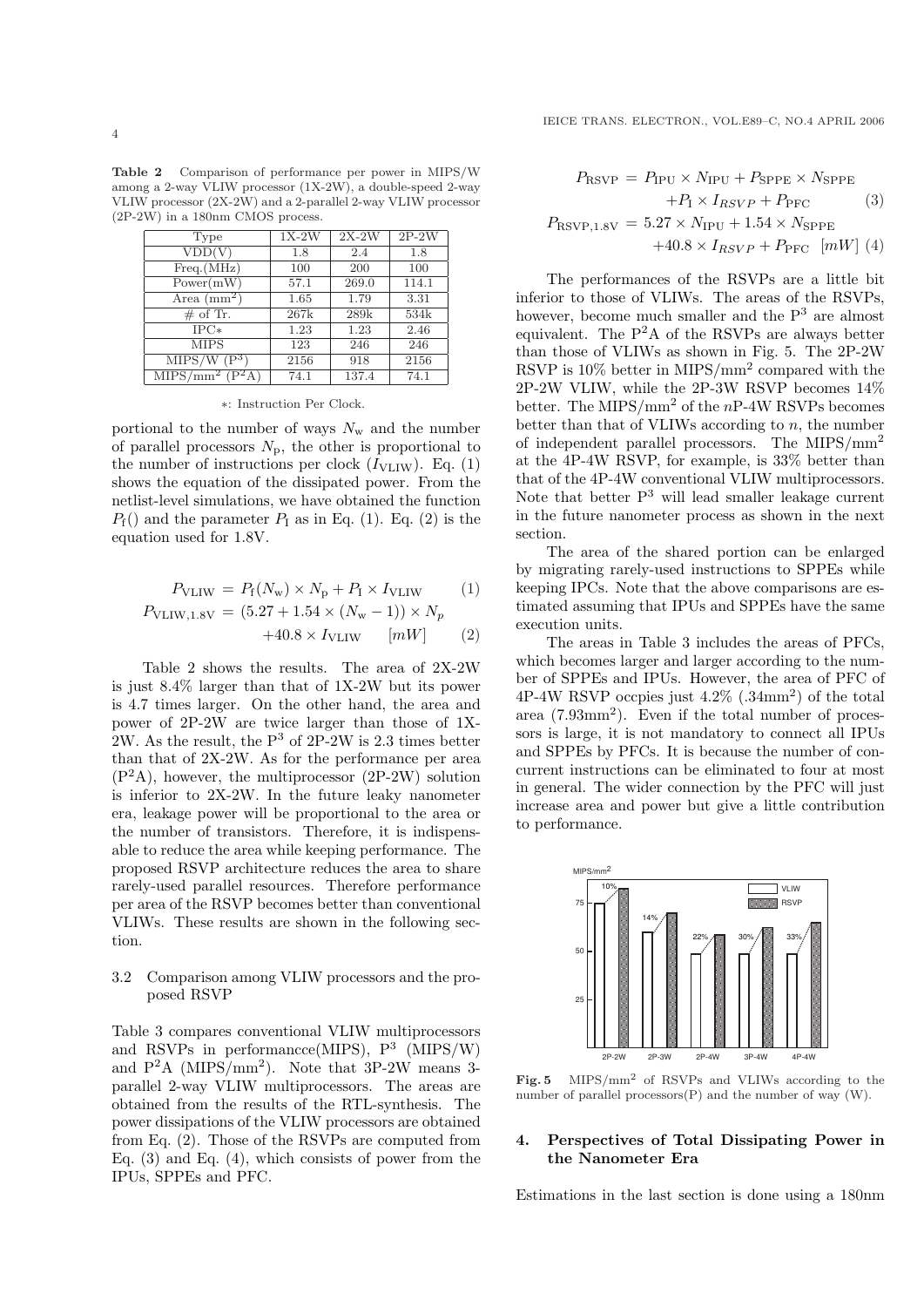Table 3 Comparison of MIPS/W and MIPS/mm<sup>2</sup> among conventional VLIW processors (top) and the proposed RSVP (bottom) in a 180nm CMOS process. (VDD=1.8V, clock  $frea=100MHz$ 

| Type                                  | $2P-2W$     | $2P-3W$                                   | $2P-4W$              | $3P-4W$      | $4P-4W$                 |
|---------------------------------------|-------------|-------------------------------------------|----------------------|--------------|-------------------------|
|                                       | <b>VLIW</b> | <b>VLIW</b>                               | <b>VLIW</b>          | <b>VLIW</b>  | <b>VLIW</b>             |
|                                       |             |                                           | $\vert P \vert$<br>P |              | 묀                       |
|                                       |             | $P$ $P$                                   | P<br>무               |              |                         |
|                                       | 민민          | $\overline{P}$ $\overline{P}$             | $\boxed{P}$<br>冋     |              | $\times4$               |
|                                       | PIP         | $\boxed{\mathsf{P}}$ $\boxed{\mathsf{P}}$ | PIP                  | UHUHUHU<br>Y | 마마                      |
|                                       |             |                                           |                      |              |                         |
| $Power(m\overline{W})$                | 114.1       | 134.3                                     | 141.5                | 212.2        | 282.9                   |
| $\overline{\# \text{ of } \text{Tr}}$ | 534K        | 758K                                      | 986K                 | 1,479K       | 1,972K                  |
| $Area(mm^2)$                          | 3.31        | 4.73                                      | 6.17                 | 9.26         | 12.34                   |
| $_{\rm IPC}$                          | 2.46        | 2.88                                      | 2.98                 | 4.47         | 5.96                    |
| $\overline{\text{MIPS}}$              | 246         | 288                                       | 298                  | 447          | 596                     |
| $\overline{\text{MIPS}}/\text{W}$     | 2156        | 2144                                      | 2106                 | 2106         | 2106                    |
| $MIPS/mm^2$                           | 74.1        | 60.7                                      | 48.2                 | 48.2         | 48.2                    |
| Type                                  | $2P-2W$     | $2P-3W$                                   | $2P-4W$              | $3P-4W$      | $4P-4W$                 |
|                                       | <b>RSVP</b> | <b>RSVP</b>                               | <b>RSVP</b>          | <b>RSVP</b>  | <b>RSVP</b>             |
|                                       |             |                                           |                      |              |                         |
|                                       |             |                                           | S                    | ⊥Hs          | Ιs                      |
|                                       |             | म्त्राड                                   | ß                    | $\Box$       | $\overline{\mathbf{s}}$ |
|                                       | डि          | भिङ∣                                      | $\mathbf S$          | Hs           | $\mathsf S$             |
|                                       |             |                                           |                      |              |                         |
| Power(mW)                             | 108.3       | 126.1                                     | 134.0                | 190.2        | 242.9                   |
| # of $Tr$                             | 461K        | 620K                                      | 775K                 | 1,037K       | 1,299K                  |
| $Area(mm^2)$                          | 2.82        | 3.80                                      | 4.75                 | 6.35         | 7.93                    |
| $\overline{\text{PFC}}$ Area          | 0.06        | 0.16                                      | 0.21                 | 0.29         | 0.34                    |
| $\overline{\text{IPC}}$               | 2.31        | 2.64                                      | 2.78                 | 3.97         | 5.09                    |
| <b>MIPS</b>                           | 231         | 264                                       | 278                  | 397          | 509                     |
| MIPS/W                                | 2133        | 2094                                      | 2075                 | 2087         | 2096                    |
| $\overline{\text{MIPS/mm}}^2$         | 81.6        | 69.4                                      | 58.6                 | 62.5         | 64.2                    |

4P-4W means 4-parallel 4-way VLIW processors.

process in which leakage current can be ignored. In the nanometer era, subthreshold and gate leakage currents become dominant. Dissipated power of an integrated circuit is described as Eq. (5).

$$
P_{\text{Total}} = P_{\text{Dynamic}} + P_{\text{Leak}} = \alpha f C V_{\text{dd}}^2 + I_{\text{Leak}} V_{\text{dd}}
$$
 (5)

The factor,  $I_{\text{Leak}}$  increases according to the number of transistors, i.e. the circuit area. Table 4 summarizes several features of the 4P-4W RSVP and VLIW according to the process minimization. The values in the 90nm process are obtained from a 90nm actual highspeed library. They are scaled using the ITRS 2001 high performance model[7].

Figure 4 shows dynamic and leakage power of the 4P-4W VLIW and RSVP. From 180nm to 90nm, power decreases very drastically since the active power decreases according to the transistor sizing with a little bit of increase of leakage power. But leakage power will be dominant according to the process minimization. Below the 90nm process, power dissipations do not change drastically. The RSVP dissipates less power since it occupies smaller area than the VLIW multiprocessor.

Figure 7 shows the performance per power  $(P<sup>3</sup>)$  in MIPS/W of the RSVP and VLIW. The P<sup>3</sup> of the RSVP



Fig. 6 Power dissipation of 4P-4W VLIW and RSVP as the process minimization.



Fig. 7 Performance/Power $(P^3)$  in MIPS/W of 4P-4W VLIW and RSVP as the process minimization. The values in percentage are calculated by  $(P_{\text{RSVP}}^3 - P_{\text{VLIW}}^3)/P_{\text{VLIW}}^3$ .

is almost equivalent to that of the VLIW in the 180nm process. But it becomes much better according to the process minimization. In the 90nm process, the  $P<sup>3</sup>$  of the RSVP is just 3.7% better than that of the VLIW. In the 25nm process the  $P^3$  of the RSVP will become 28.2% better. On the other hand, the performance per area  $(P^2A)$  in MIPS/mm<sup>2</sup> increases at almost the same rate both on the RSVP and on the VLIW. The P<sup>2</sup>As of the RSVP are 32.8% superior to those of the VLIW in all the processes in Table 4.

## 5. Test Chip

We have fabricated a test chip of the RSVP that contains two IPUs and one SPPE in a 5.9mm $\Box$  die using a 1P/5M 180nm CMOS process. Table 5 shows the gate count for the IPU, the SPPE and the Pipeline & Forwarding Controller (PFC). The SPPE of the implemented LSI contains no multiplier by the area lim-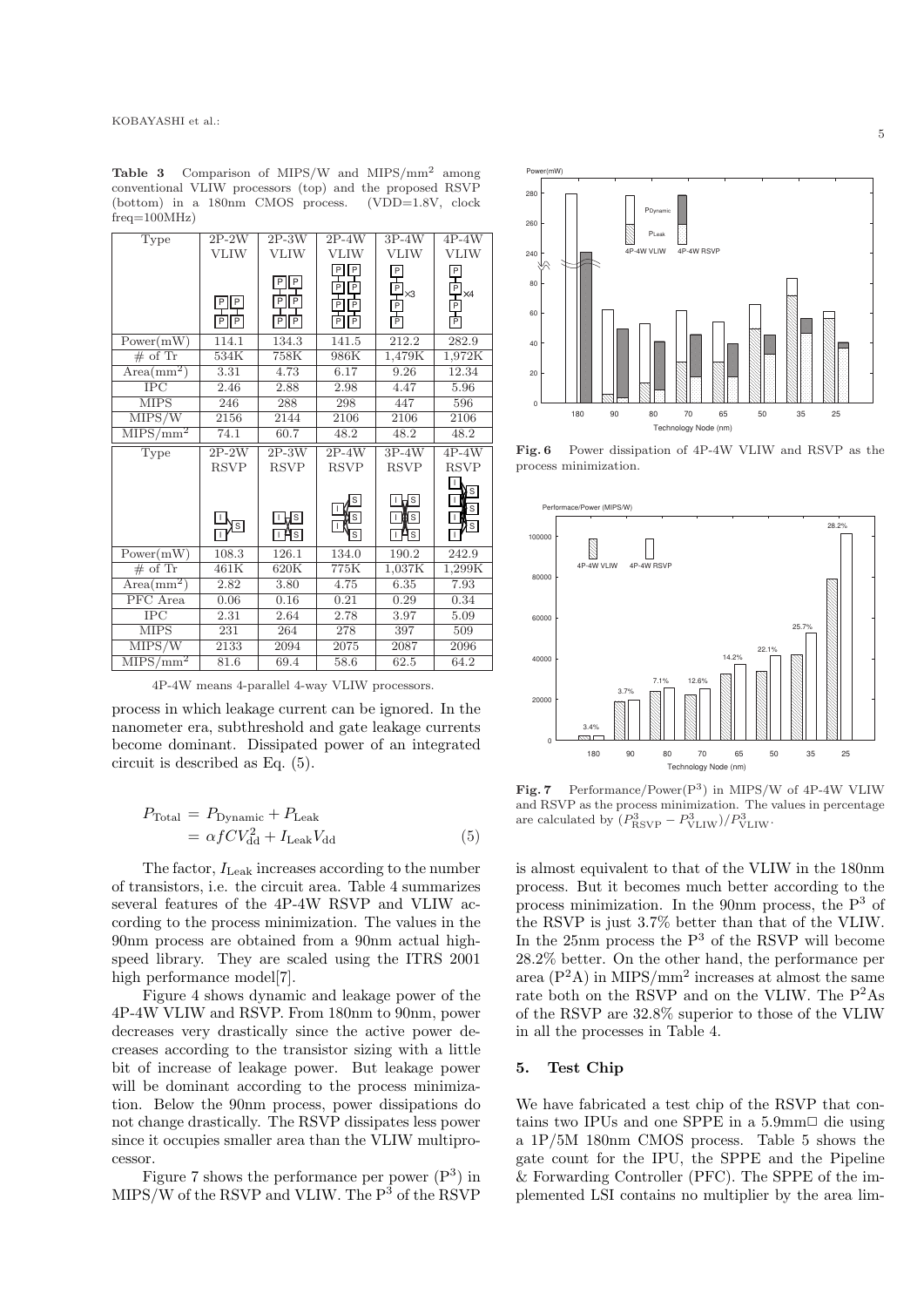|                                | Process (nm)                         | 90    | 80    | 70    | 65    | 50    | 35    | 25     |
|--------------------------------|--------------------------------------|-------|-------|-------|-------|-------|-------|--------|
| Active Power (ratio)           |                                      | 1.00  | 0.66  | 0.53  | 0.32  | 0.15  | 0.07  | 0.02   |
|                                | Leakage Power (ratio)                | 1.00  | 2.36  | 4.82  | 4.82  | 8.82  | 12.73 | 10.00  |
|                                | Frequency(MHz)                       | 200   | 214   | 231   | 296   | 375   | 589   | 812    |
|                                | Area $\text{(mm)}^2$                 | 0.99  | 0.78  | 0.60  | 0.52  | 0.31  | 0.15  | 0.08   |
| R.                             | Active Power(mW)                     | 47.70 | 33.44 | 28.94 | 22.83 | 13.54 | 9.93  | 3.91   |
| S                              | Leakage $Power(mW)$                  | 3.68  | 8.70  | 17.73 | 17.73 | 32.45 | 46.84 | 36.80  |
| V                              | Total Power(mW)                      | 51.38 | 42.14 | 46.67 | 40.56 | 45.99 | 56.77 | 40.71  |
| $\mathsf{P}$                   | Performance/Power(MIPS/W)            | 19800 | 25700 | 25100 | 37100 | 41400 | 52800 | 101500 |
| $Performance/Area (MIPS/mm^2)$ |                                      | 1028  | 1390  | 1964  | 2919  | 6244  | 20024 | 54114  |
|                                | Area $\text{(mm}^2)$                 | 1.54  | 1.22  | 0.93  | 0.80  | 0.48  | 0.23  | 0.12   |
| V                              | $\overline{\text{Active Power}}(mW)$ | 56.60 | 39.68 | 34.34 | 27.09 | 16.07 | 11.79 | 4.64   |
| L                              | Leakage $Power(mW)$                  | 5.64  | 13.33 | 27.17 | 27.17 | 49.73 | 71.78 | 56.40  |
| T                              | Total $Power(mW)$                    | 62.24 | 53.01 | 61.51 | 54.26 | 65.80 | 83.57 | 61.04  |
| W                              | Performance/Power(MIPS/W)            | 19100 | 24000 | 22300 | 32500 | 33900 | 42000 | 79200  |
|                                | Performance/Area $(MIPS/mm^2)$       | 774   | 1046  | 1478  | 2197  | 4700  | 15073 | 40733  |

Table 4 Features of the 4P-4W VLIW and RSVP as the process minimization estimated from the ITRS 2001 high performance model. Values of the 90nm process are obtained from an actual 90nm library.

Table 5 Gate count of each module of the implemented RSVP.

|             | Module | $#$ of gates | ratio(%) |
|-------------|--------|--------------|----------|
| IPU         | CE     | 39324        | 49.7     |
|             | IPPE   | 31572        | 39.9     |
| <b>SPPE</b> |        | 7452         | 9.4      |
| <b>PFC</b>  |        | 806          |          |



Fig. 8 Chip micrograph of an RSVP test chip including two IPUs and one SPPE.

itation. Fig. 8 shows a chip micrograph and Table 6 shows its specification. The RSVP core is fully synthesized from an RTL SystemC code and place-routed automatically with conventional DA tools.

The test chip is fully functional at 100MHz clock frequency and its power dissipation is 130mW including the RSVP core and data/instruction memory macros. Fig. 9 shows a Shmoo plot.

Table 6 Specification of the test chip.

| Technology                 | $1P/5M$ 180nm CMOS                       |
|----------------------------|------------------------------------------|
| Chip Area                  | 34.8mm <sup>2</sup> (5.9mm $\Box$ )      |
| Supply Voltage             | 1.8V                                     |
| Area of the RSVP (P&R)     | $5.35$ mm <sup>2</sup>                   |
| (Synthesized)              | $2.60$ mm <sup>2</sup>                   |
| Data Memory                | $64b \times 512W \times 2$ (instruction) |
| Inst. Memory               | $32b \times 1024W \times 2$ (data)       |
| <b>Operating Frequency</b> | 100MHz                                   |
| Power Consumption          | 130mW                                    |



Fig. 9 Shmoo plot of the test chip.

#### 6. Conclusions

The resource-shared VLIW processor (RSVP) increases the performance per area to share parallel hardware resources. The RSVP consists of independent processing units (IPUs) and shared pipelined processing elements (SPPEs). An IPU with the higher priority task always wins to get required number of SPPEs. Estimations from the ITRS 2001 high performance transistor models show that the 4P-4W RSVP with four